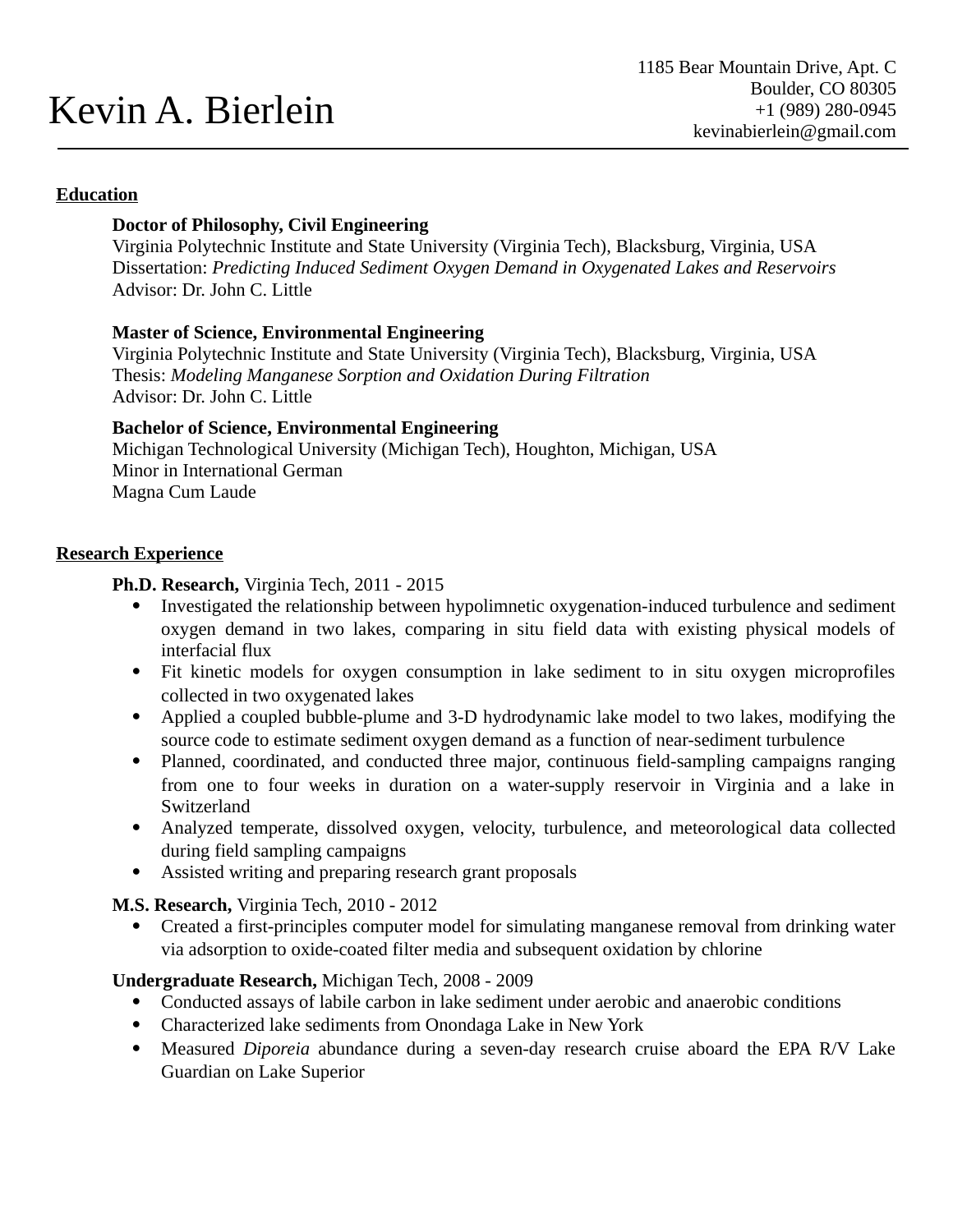## **Professional Experience**

**Environmental Engineer,** Hydros Consulting, Inc., 2015 – Present

- Developed water-quality models using CE-QUAL-W2 to estimate water quality in two proposed reservoirs.
- Assisted with development and application of a custom 1-D river water-quality model.
- Analyzed data and prepared the 2014, 2015, and 2016 Annual Operational and Water-Quality Reports for the Three Lakes System in Colorado.
- Prepared proposals, budgets, and scopes of work for bidding on projects in response to RFPs and RFQs.

## **Water Operations Intern,** Western Virginia Water Authority, 2010 - 2012

- Managed hypolimnetic oxygenation systems in two municipal water-supply reservoirs
- Organized and performed regular monitoring of reservoir water quality and hypolimnetic oxygenation systems
- Evaluated the performance of a mechanical surface mixer for controlling algae and cyanobacteria
- Trained coworkers to use sampling equipment and interpret field data

## **Engineering Senior Design (Capstone) Project,** Michigan Tech, 2009

- Designed and suggested improvements to the spring-box and gravity-fed water distribution system in Punta Sirain, Panama, a small, remote native fishing village
- Visited Punta Sirain to interview village leaders, perform site assessment, and collect data necessary for designing improvements to existing water infrastructure

**Engineering Intern,** Golder Associates, Inc., May 2007 - December 2007; July - August 2008

- Performed construction quality assurance and quality control documentation at four municipal solid waste landfill construction sites in three states
- Analyzed hundreds of soil and concrete samples in soils testing laboratory
- Assisted writing and compiling two landfill construction certification reports

## **Surveying Intern,** Wilcox Associates, May 2006 - August 2006

Assisted professional surveyors with property boundary and construction staking land surveys

## **Skills**

- Programming with Matlab, Fortran, R, Python, and Visual Basic
- Use of field sampling equipment: microprofiler, CTD, ADCP, ADV, thermistors, weather stations
- Spatial data analysis with ArcGIS
- Proficient German
- Basic Spanish

## **Research Interests**

- Chemical and physical processes in the hypolimnion and profundal sediments, including interfacial fluxes at the sediment-water interface
- Lake and reservoir management, particularly as drinking water sources
- Effect of climate change on lakes and reservoirs
- Surface water quality modeling
- Lake and reservoir hydrodynamics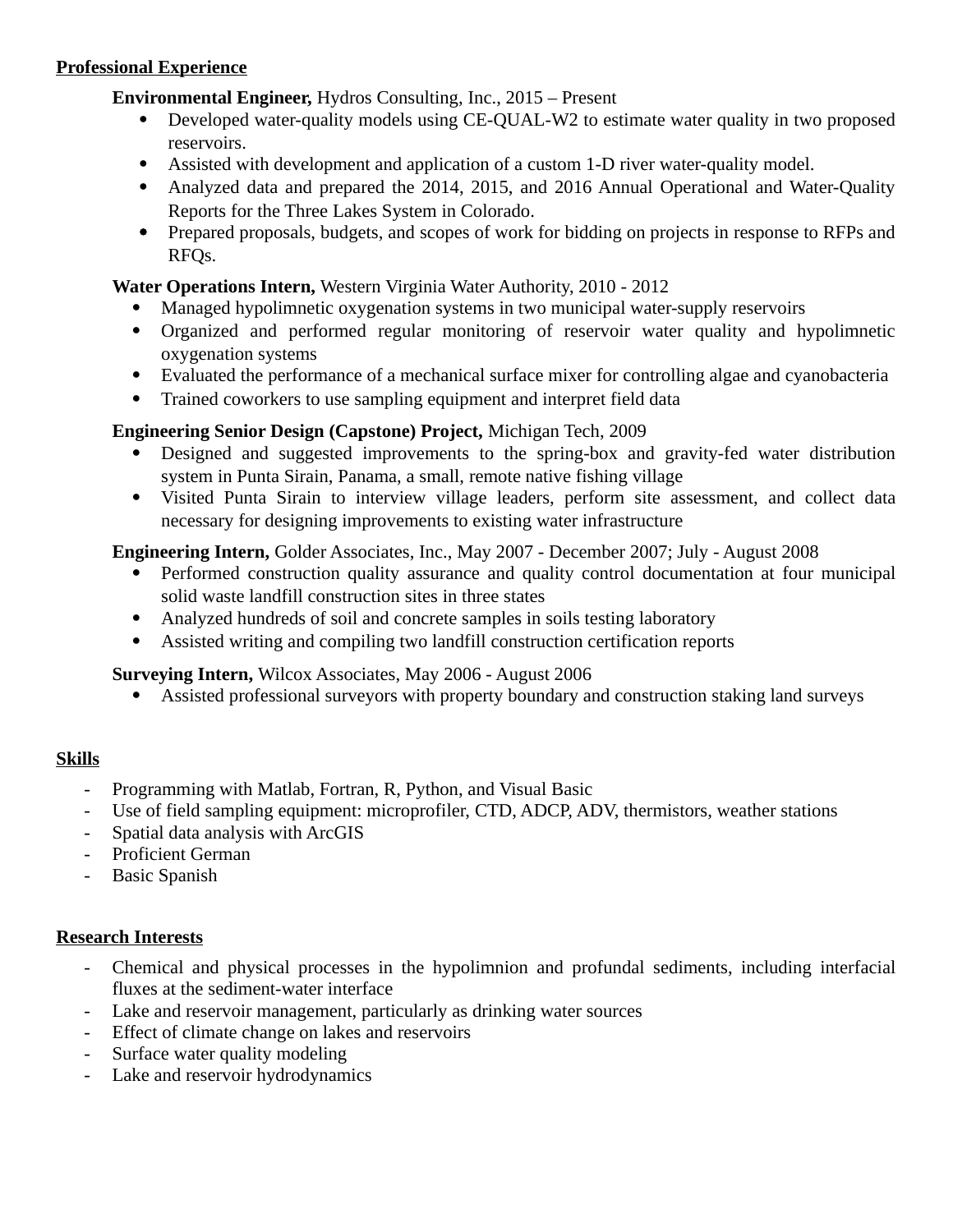## **Publications**

**Bierlein, K. A.,** Rezvani, M., Socolofsky, S.A., Bryant, L.D., Wüest, A., and Little, J.C., 2017. "Increased sediment oxygen flux in lakes and reservoirs: The impact of hypolimnetic oxygenation." *Water Resources Research*, 53(6), pg 4876-4890. DOI:10.1002/2016WR019850.

**Bierlein, K. A.,** Knocke, W. R., Tobiason, J. E., Subramaniam, A., Pham, M., and Little, J.C., 2012. "Modeling manganese removal in a pilot-scale post-filtration contactor." *Journal of the American Water Works Association*, 107(2), pg E109-E119. http://dx.doi.org/10.5942/jawwa.2015.107.0023

Upadhyay, S., **Bierlein, K. A.,** Little, J. C., Burch, M. D., Elam, K. P., and Brookes, J. D., 2013. "Mixing potential of a surface-mounted solar-powered water mixer (SWM) for controlling cyanobacterial blooms." *Ecological Engineering*, 61, pg 245-250.

Hobson, P., Dickson, S., Burch, M., Thorne, O., Tsymbal, L., House, J., Brookes, J., Chang, D., Kao, S., Lin, T., **Bierlein, K.** and Little, J, 2012. "Alternative and Innovative Methods for Source Water Management of Algae and Cyanobacteria." Water Research Foundation, Denver, CO.

## **Presentations**

**Bierlein, K.,** and Boyer, J.M., "Identifying and assessing adaptive management monitoring criteria for Grand Lake clarity," *North American Lake Management Society (NALMS) 37th International Symposium,* Denver, Colorado, USA, 9 November, 2017.

**Bierlein, K.,** Little, J., Rezvani, M., Socolofsky, S., and Rueda, F., "Predicting sediment oxygen flux in oxygenated lakes – From field observations toward a comprehensive model," *3 rd International Water Association (IWA) Symposium on Lake and Reservoir Management,* Pembroke, Virginia, USA, 4 August, 2015.

**Bierlein, K.,** Little, J., Rezvani, M., Socolofsky, S., "Modeling spatial and temporal variation of bubbleplume induced oxygen demand in a eutrophic water-supply reservoir", *North American Lake Management Society (NALMS) 33rd International Symposium,* San Diego, California, USA, 30 October 2013.

**Bierlein, K.,** Little, J., Rezvani, M., Socolofsky, S., "Modeling spatial and temporal variation of bubbleplume induced oxygen demand in a eutrophic water-supply reservoir", *The 16th International Workshop on Physical Processes in Natural Waters,* Gold Coast, Queensland, Australia, 10 July 2013.

## **Honors & Awards**

- NALMS Student Travel Grant, 2013
- G. V. Loganathan Fellowship, 2011
- Edna Bailey Sussman Fellowship, 2010
- Michigan Tech Civil & Environmental Engineering Department Academic Achievement Award, 2009

## **Leadership & Mentorship Roles**

- Graduate student co-mentor for REU student Mariah Haberman, Virginia Tech, 2014
- Graduate student co-mentor for REU student Christina Urbanczyk, Virginia Tech, 2013
- Graduate student co-mentor for REU student Alex Kuhl, Virginia Tech, 2011
- Civil & Environmental Engineering Student Success Center Coach/Tutor, Michigan Tech, 2008 2009
- Society for Environmental Engineers (SEEn) President, Michigan Tech, 2008 2009